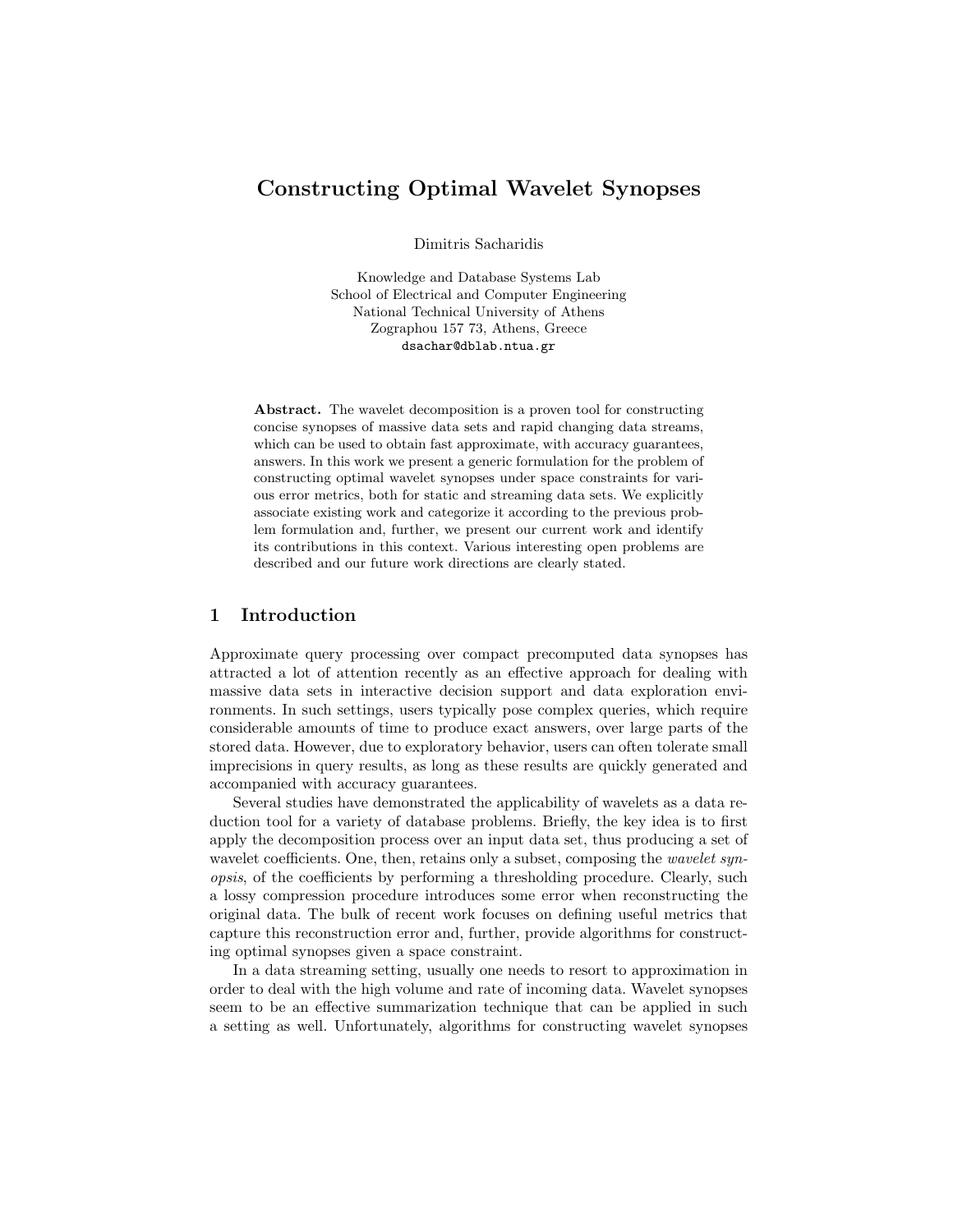designed to operate on static disk-resident data cannot be easily extended to process data streams. For example, most of the static algorithms require many passes over the data, whereas, in a streaming context only one-pass algorithms can be applied. In other words, once a data stream item has been processed it cannot be examined again in the future, unless explicitly stored; of course, explicitly storing the entire data stream is not an option.

In this work, we briefly introduce the wavelet decomposition in Section 2. We present our problem formulation for constructing wavelet synopses, discuss the challenges that arise within a data streaming environment and describe our contributions in Section 3. Finally, we conclude our discussion and propose future research directions in Section 4.

## 2 Background on Wavelet Decomposition

The wavelet decomposition is a mathematical tool for the hierarchical decomposition of functions with a long history of successful applications in signal and image processing [15]. Let us briefly introduce the wavelet decomposition process through a simple example. Consider the *data vector*  $a = [2, 2, 0, 2, 3, 5, 4, 4]$ , of domain size  $N = 8$ . The Haar wavelet decomposition, the simplest of all wavelet decompositions, of a is computed as follows. We first average the values together pairwise to get a new "lower-resolution" representation of the data with the pairwise averages  $[\frac{2+2}{2}, \frac{0+2}{2}, \frac{3+5}{2}, \frac{4+4}{2}] = [2, 1, 4, 4]$ . This averaging loses some of the information in  $a$ . To restore the original  $a$  values, we need  $\text{detail coefficients}$ , that capture the missing information. In the Haar decomposition, these detail coefficients are the differences of the (second of the) averaged values from the computed pairwise average. Thus, in our simple example, for the first pair of averaged values, the detail coefficient is 0 since  $2 - 2 = 0$ , for the second it is  $-1$ since  $1 - 2 = -1$ . No information is lost in this process – one can reconstruct the eight values of the original data array from the lower-resolution array containing the four averages and the four detail coefficients. We recursively apply this pairwise averaging and differencing process on the lower-resolution array of averages until we reach the overall average, to get the full Haar decomposition, depicted in Figure 1(a). The transform of a is given by  $w_a = \left[\frac{11}{4}, -\frac{5}{4}, \frac{1}{2}, \ldots \right]$ 0, 0,  $-1$ ,  $-1$ , 0, that is, the overall average followed by the detail coefficients in order of increasing resolution. Each entry in  $w_a$ , be it a detail or average, is called a wavelet coefficient.

A B-term wavelet synopsis is simply defined as any subset  $\Lambda \subset w_a$  of wavelet coefficients, where usually  $B = |A| \ll N$ . Implicitly, all non-stored coefficients are set to 0. Thus, a wavelet synopsis is typically stored by  $B$  (coeff-index, coeffvalue $\rangle$  pairs.

A useful conceptual tool for visualizing and understanding the hierarchical nature of the Haar decomposition process is the error tree structure [12] (shown in Fig. 1(b) for the example array a). Each internal tree node  $c_i$  corresponds to a wavelet coefficient (with the root node  $c_0$  being the overall average), and leaf nodes  $a[i]$  correspond to the original data-array entries. This view allows us to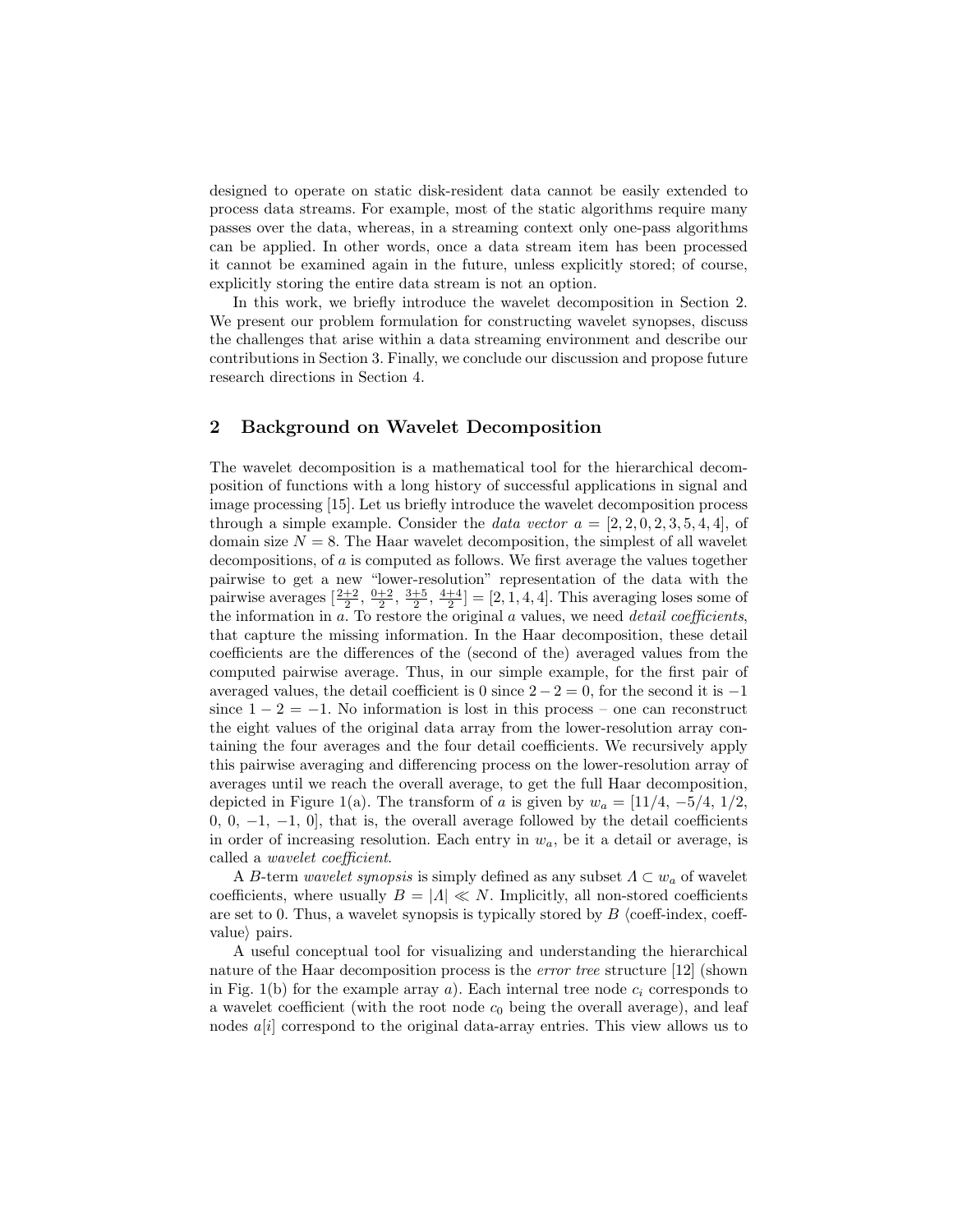

Fig. 1. Example error-tree structure for the example array a.

see that the reconstruction of any  $a[i]$  depends only on the log  $N+1$  coefficients in the path between the root and  $a[i]$ . Without going into detail, observe that  $a[5]$  can be reconstructed by adding or subtracting coefficients in the path from the root down to  $a[5]$ , depending on whether we descend to a left or right child respectively; i.e.,  $a[5] = c_0 - c_1 + c_3 - c_6 \Leftrightarrow 5 = \frac{11}{4} - (-\frac{5}{4}) + 0 - (-1)$ . Similarly, notice that the value of a wavelet coefficient only depends on a subset of the original values, depending on the height of the tree they belong to; e.g., the value of coefficient  $c_5$  depends only on the values  $a[2]$  and  $a[3]$ .

Intuitively, wavelet coefficients towards the root of the error tree carry a higher weight in the reconstruction of the original data values. To equalize the importance of all coefficients, a common normalization scheme is to scale the coefficient values at level l by a factor of  $\sqrt{N/2^l}$ . Letting  $c_i^*$  denote the normalized coefficient values, this fact has two important consequences: (1) The energy  $(a.k.a., the L<sub>2</sub> norm)$  of the *a* vector is preserved in the wavelet domain, that is,  $||a||_2^2 = \sum_i a[i]^2 = \sum_i (c_i^*)^2$  (by Parseval's theorem); and, (2) Retaining the B largest coefficients in terms of absolute normalized value gives the (provably) optimal B-term wavelet synopsis in terms of Sum-Squared-Error (SSE) in the data reconstruction (for a given budget of coefficients B) [15]. More formally, assuming a synopsis  $\Lambda$  and denoting by  $\tilde{a}$  the vector of reconstructed data values, the SSE is defined as  $\sum_i (a[i] - \tilde{a}[i])^2 = \sum_{\forall c_j \notin A} (c_j^*)^2$ , where the latter equation<br>is due to Parsoual's theorem. In other words SSE is equal to the sum of squared is due to Parseval's theorem. In other words, SSE is equal to the sum of squared normalized values of the non-stored coefficients, hence the previous observation.

## 3 Constructing Optimal Wavelet Synopses

In this section we present a generic problem formulation for constructing optimal wavelet synopses. To this end we distinguish among various error metrics and also differentiate on static (disk-resident) and streaming data. Further, we explicitly relate the contributions of our current work with respect to the aforementioned problem formulation.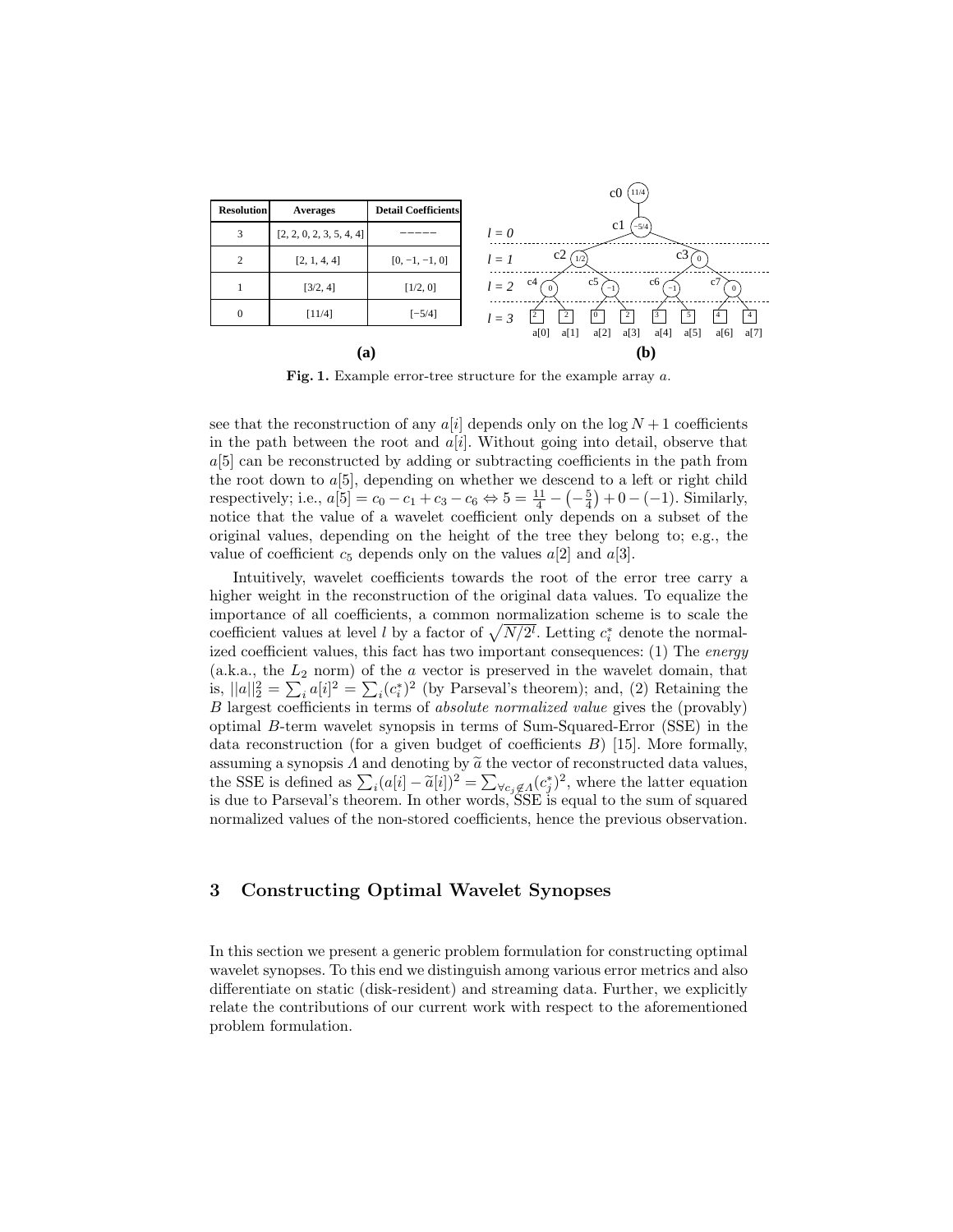A B-term optimal wavelet synopsis is a wavelet synopsis that minimizes some aggregate reconstruction error metric under a space constraint of B coefficients — therefore, its construction depends on the definition of such an error metric.

Minimizing weighted  $L_p$  norm of point errors. Given a wavelet synopsis  $\Lambda$ of some data vector  $a$ , let  $err(i)$  denote the *point error*, that is, the reconstruction error for the *i*-th data value  $a[i]$ . In Section 2 we considered the point to be the absolute error  $err_{abs}(i) = |a[i] - \tilde{a}[i]|$  and further applied the  $L_2$  norm to aggregate across all data values, leading to the SSE error metric. Finding the optimal wavelet synopsis for SSE is quite trivial, as discussed. However, the extension to other point errors, such as, for example, the relative error (with sanity bound s) gate across all data values, leading to the SSE error metric. Finding the optimal wavelet synopsis for SSE is quite trivial, as discussed. However, the extension to other point errors, such as, for example, the relative e to aggregate individual data reconstruction errors, is not as straightforward.

Let  $err(i)$  denote the *i*-th point error and  $w_i$  denote a weight (or, importance) assigned to this error. Using a weighted  $L_p$  norm for aggregation we obtain the following generic error metric:  $\sum_i w_i \cdot (\text{err}(i))^p$ . Unfortunately, since Parseval's theorem can only be applied in the unweighted  $L_2$  norm of absolute errors, no easy to process rewriting of arbitrary aggregate error metrics exists.

There are two approaches to constructing an optimal wavelet synopsis for general weighted aggregated point errors. The first approach, used in [16] for the weighted  $L_2$  error, tries to incorporate the error metric in the decomposition process. The decomposition step for obtaining the average coefficient changes to a weighted average, that is, for two values  $a, b$  we obtain  $\frac{w_a a + w_b b}{2}$ , where weights  $w_a, w_b$  can be constructed from the given reconstruction error weights. This approach leads to a different, Haar-like, decomposition in which the SSE metric is exactly the weighted  $L_2$  error metric measured in the conventional Haar decomposition. Therefore, the construction of the optimal, under weighted  $L_2$  norm, synopsis problem translates to the conventional SSE minimization problem.

The second approach, such as the one taken in [3, 4, 14, 6], is the design of algorithms that incorporate the error metric in their operation by exploiting the error tree structure. In short, due to the distributive nature of error metrics, the algorithms solve a dynamic programming recurrence, where the optimal error incurred at a node  $i$  in the error tree (for a specified space budget and for a specified set of ancestor nodes retained in the synopsis) depends on the optimal errors incurred at the two children nodes  $2i$ ,  $2i+1$ . The choice to be made involves distributing available space to children nodes and deciding whether to include node *i* in the set of retained nodes, or not.

Recently [7], it has been observed that restricting the retained synopsis values to the actual decomposition values is suboptimal for other than SSE error metrics. Indeed, consider the case where just one coefficient, the average, is to be maintained in the synopsis. In the case of an SSE-optimal synopsis the optimal value would be the value in the original decomposition, that is, the average. However, in the case of the maximum absolute error metric the optimal value would rather be  $(\min + \max)/2$ , where min and max are the minimum and maximum values, respectively, in the original data. In light of this observation, one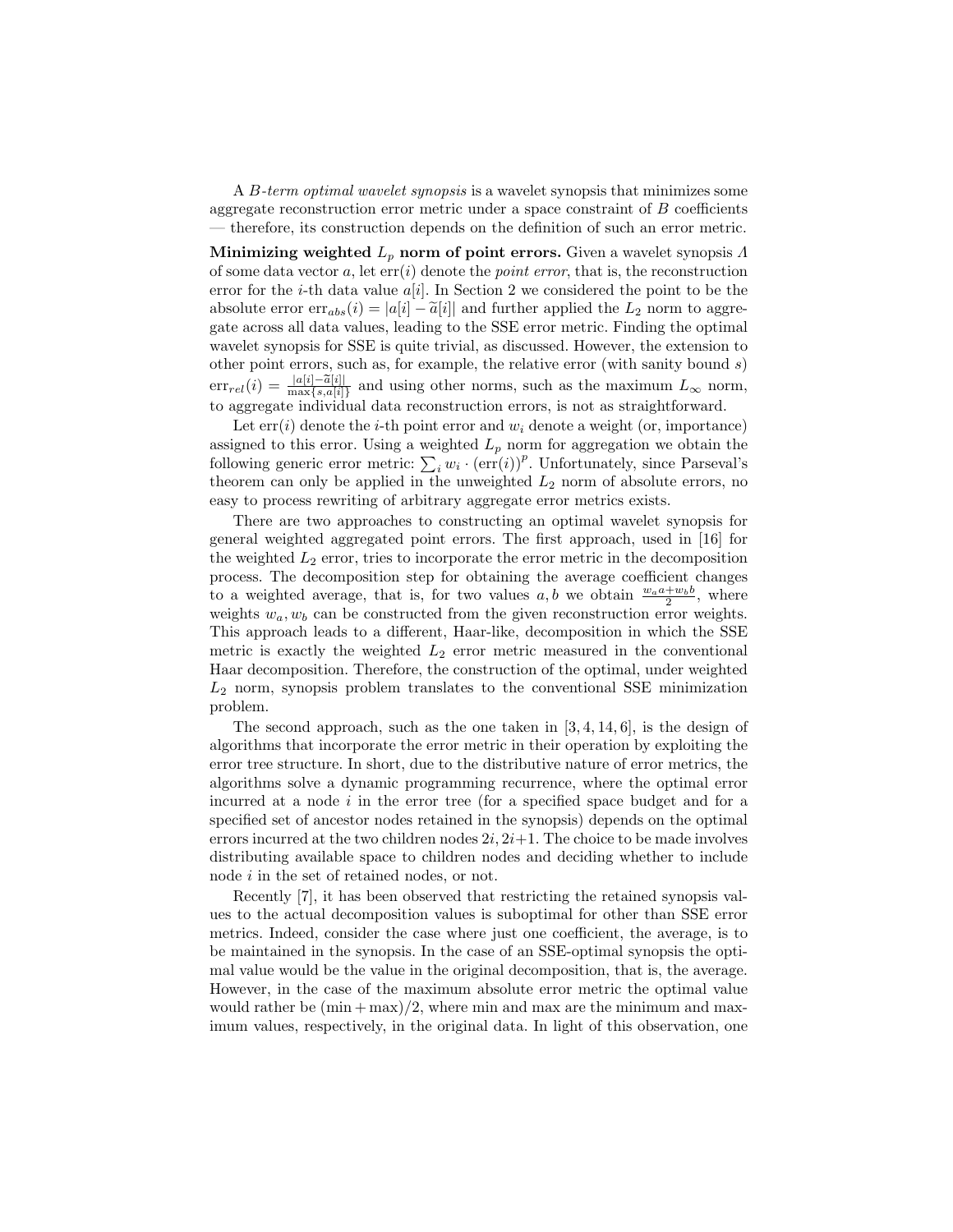has to construct a synopsis by searching not only for the best coefficients to choose, but also for their optimal values. The term used for this more generic and computationally harder optimization problem is the construction of optimal unrestricted wavelet synopses.

Extending results to multi-dimensional data sets is not straightforward, as it usually requires the design of external memory algorithms. Our work in [9] presents I/O efficient algorithms for constructing SSE optimal wavelet synopses for massive multi-dimensional data sets. In brief, the main idea is to put into memory a part of the data set such that when the wavelet decomposition is performed on this data, we obtain an as large as possible set of finalized coefficient values. The wavelet decomposition of the in-memory data values is performed efficiently by the SHIFT and SPLIT operations, that intuitively: (i) shift the indices of the detail coefficients to their corresponding indices in the final decomposed data set; and (ii) split the energy of the average coefficients to properly update some already calculated coefficients.

**Minimizing weighted**  $L_p$  norm of range-sum errors. For this case we define the range-sum error, denoted by  $err(i:j)$ , as the summation of reconstruction errors for data values  $a[i]$  through  $a[j]$ :  $\text{err}(i:j) = \sum_{k=i}^{j} \text{err}(k)$ . Similar to the case of point errors, one can use weighted  $L_p$  norms to aggregate across all  $N(N + 1)/2$  range-sum errors. Further, the first approach for finding a point error optimal synopsis, described previously, apply to the case of range-sum error optimal synopses as well. The work in [11] operates on the prefix-sum array of a and show that one has to follow a similar to the SSE-optimal synopses thresholding procedure for the case of unweighted  $L_2$  aggregation of range-sum absolute errors. Unfortunately, the second approach of incorporating the error metric in the synopsis construction algorithm cannot be directly applied, since no nice distributive property for aggregating range-sum errors can be exploited.

#### 3.1 Streaming Wavelet Synopses

A data streaming environment introduces resource restrictions to conventional static data processing algorithms, due to the high volumes and rates associated with incoming data. Namely: (i) there is not enough space to store the entire stream, as it can be of potentially unbounded size, and thus, data stream items can only be seen once; (ii) data stream items must be processed quickly in real time; and (iii) queries over data streams are of persistent nature and must be continuously and, most importantly, quickly evaluated. Under these restrictions, data stream processing algorithms must have small space requirements and exhibit fast per-item processing and querying time — here, small and quickly should be read as poly-logarithmic to data stream size.

In our context, we are to construct and maintain the optimal wavelet synopsis of a data vector a whose values are continuously updated by the data stream. There are two conceptually different ways to model [5, 13] how the data stream updates the values of  $a$ : (i) the *time series model*, where data stream items are appended to the data vector  $a$ , that is, the *i*-th data stream item is the value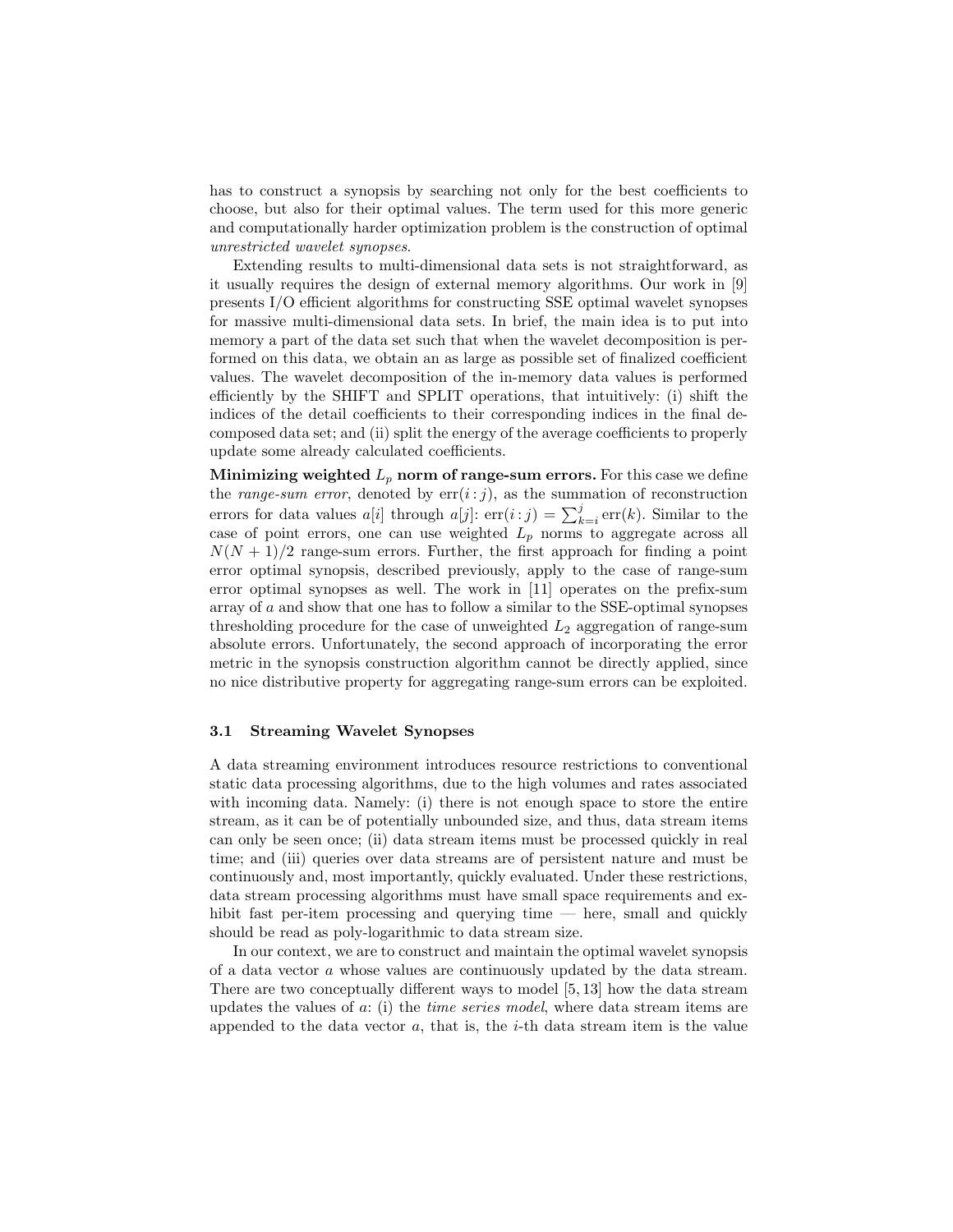$a[i]$ ; and (ii) the *turnstile model*, where data stream items update the data vector a, that is, each data stream item  $(i, u)$  is an update for one of the data values, implying that  $a^{new}[i] \leftarrow a^{old}[i] + u$ .

Time Series Model. In this data stream model, since the data stream items are appended at the end of the data vector  $a$ , only those coefficients, termed the wavelet *fringe*, in the path from the root down to the most recently appended data value change. This means that the bulk of wavelet coefficients (except for the logarithmically small subset that lies in the fringe) have a data value that it is not going to be affected by subsequent data stream items. For a B-term SSE optimal synopsis, this observation leads to a very simple algorithm [5]: maintain the B highest in absolute normalized value coefficients among those whose value is finalized and additionally keep all the coefficients in the fringe. Once a fringe coefficient is finalized the algorithm simply needs to compare its value with the B stored values and construct the new set of stored values by either dropping the coefficient at hand or the smallest one in the stored set. However, in the case of arbitrary error metrics no algorithm that produces an optimal synopsis exists, to the best of our knowledge. The work in [10] provides with a heuristic as to which coefficients to maintain for a maximum (relative or absolute) error optimal synopsis in the time series model: each time a coefficient needs to be dropped, the one which leads to the smallest increase in error is greedily picked.

For the problem of maintaining SSE optimal wavelet synopses, our work in [9] introduces some interesting results. In data streaming applications, as also argued in [2], it is often more appropriate to keep update times small to accommodate for multiple bursty streams, rather that try to save on memory footprint. To this end, the SHIFT/SPLIT operations defined in [9] allow for a trade-off between per-item processing time and available space for maintaining streaming wavelet synopses. Further, in [9] we present the first time and space requirements results for maintaining wavelet synopses over a multi-dimensional time series data stream. All results are provided for both forms of multi-dimensional wavelet decomposition, standard and non-standard [15].

Turnstile Model. The turnstile model is more general in that it allows arbitrary updates to the data vector, and thus, potentially any wavelet coefficient can be affected by a data stream item. This makes keeping track of wavelet coefficients a very hard task, let alone constructing an optimal synopsis. The work in [5] uses a sketch [1] as a means of (probabilistically) maintaining the energy/magnitude of the data vector a. Then, one can estimate any wavelet coefficient by multiplying the energy of the data vector with that of the corresponding wavelet basis vector, as long as the angle among the two vectors is sufficiently large. Constructing an optimal in terms of SSE synopsis, however, requires super-linear in N time. To make matters worse, no results exist for other error metrics.

Our work in [2] deals with maintaining SSE optimal synopses under this more general model (where sketching techniques are the only option) and offers significant time improvements over previous approaches. The crux of our work lies in two novel technical ideas. First, our algorithms work entirely in the wavelet domain: instead of maintaining a sketch over a data vector we choose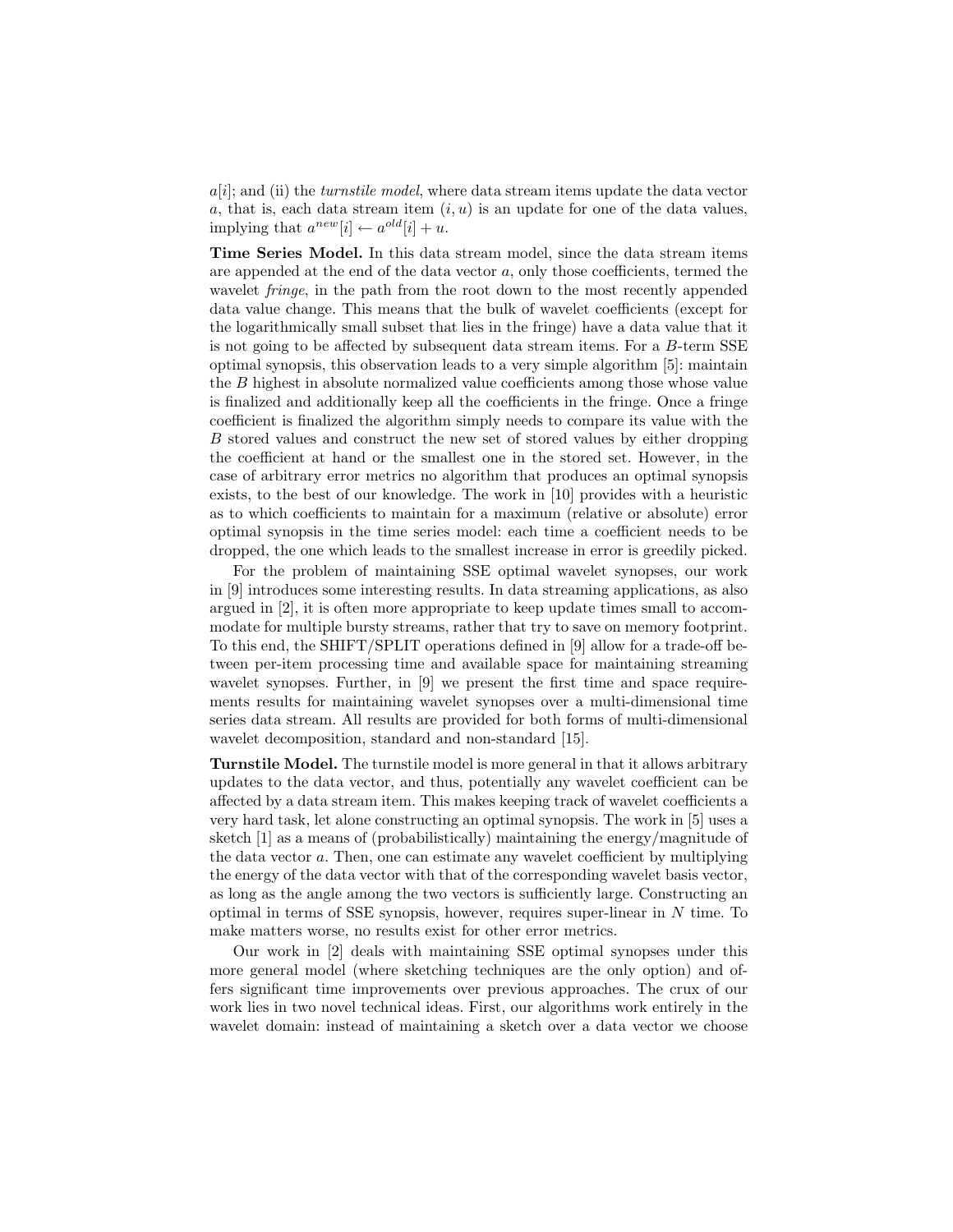to sketch its wavelet decomposition. This is possible as a single data stream update item can be translated to only poly-logarithmically more update items in the wavelet domain. Second and most importantly, our algorithms employ a novel hierarchical group organization of wavelet coefficients to accommodate for efficient binary-search-like identification of high in absolute normalized value coefficients. In addition, a trade-off between query time and update time is established, by varying the hierarchical structure of groups, allowing the right balance to be found for specific data stream scenarios. The algorithms presented in [2] can easily scale to large domain sizes and, further, can be applied to multidimensional data streams for both decomposition forms.

## 4 Conclusions and Future Work Directions

In this work we have presented a problem formulation for constructing wavelet synopses, general enough to embody the majority of existing work in this area. Further, we have explicitly illustrated the contributions of our current work and described, in context, how it relates to the general formulation. From our discussion one can easily deduce that many interesting and challenging issues remain open for constructing optimal wavelet synopses, especially in a data streaming environment. Our future work will try to address some of these.

In particular, when aggregating point errors, the approach of incorporating the desired minimization metric into the wavelet decomposition seems to be the most promising one, as choosing the coefficients can be done in a similar to the SSE minimization process. Further, such an approach can then be easily adapted to operate over data streams for both models. However, similar results for other  $L_p$  norms, including minimizing for the maximum error  $(L_{\infty})$ , do not exist. It would be interesting to see whether modified Haar wavelet bases, or even other wavelet bases, are suitable for this task.

Optimizing for arbitrary workloads, such as those that include range-sum queries, seem more useful than simply optimizing for point query workloads. However, as also discussed in [11], optimizing for arbitrary workloads seems to be a difficult task. Perhaps, optimizing for a simpler case, such as that of a workload containing just dyadic range-sum queries, can provide some nice heuristics for arbitrary workloads.

Finally, another interesting issue to consider would be devising techniques for space-efficient compression of wavelet synopses. As recently suggested in [8], adaptive quantization can be applied to the coefficient values, and even some clever indexing can be employed to reduce the overhead of identifying retained wavelet coefficients.

#### References

1. N. Alon, Y. Matias, and M. Szegedy. The space complexity of approximating the frequency moments. In Proceedings ACM symposium on Theory of computing (STOC), 1996.